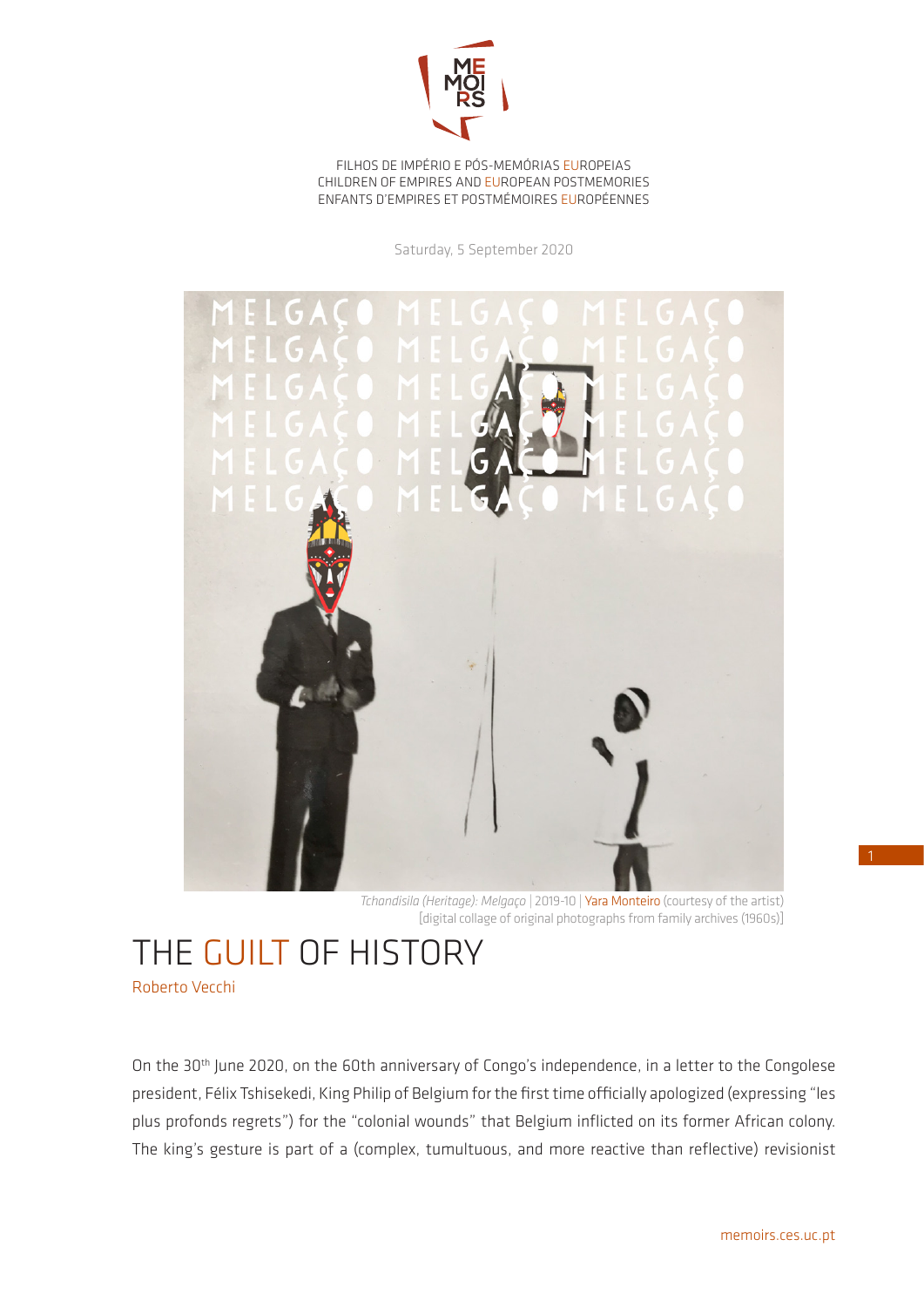

movement in relation to historic injustices. The movement has manifested through acts of iconoclasm against the monuments that today symbolize and consecrate historical violations of rights.

The monarch's attitude is not unprecedented: in 2000, Pope John Paul II undertook a "purification of memory" with a special liturgy, "Confession of guilt and request for pardon". He said a number of prayers, some of which were for crimes that have tainted the Church in the past (crimes against peace, cultures, other religions, the rights of peoples, the dignity of women, and against Israel). After the act of penitence over the past, the Pope clearly articulated, "never again".

Gestures like these exhibit a rupture with the past. They have a simultaneously spectacular, symbolic and political air. However, the two cases mentioned, in particular the most recent one, which is most relevant to colonialism, pose some extremely complex ethical and legal questions. They refer to communal acts perceived today as historical mistakes from the more or less distant past, and they open critical space in relation to the inheritances of historical violence which weigh down the contemporary world.

I have highlighted, above, the verbs used in the circumstances in question, because we find imbued in these words the problems that arise whenever there is a "use" of the past (either a repetition of the identical or a translation of diversity). I gather together, in this piece, some considerations that could never exhaust a problem of this magnitude, but that seek to contribute to a broad and open reflection that is tied not so much to our past, but to our future.

One might find a public "request for pardon" (*pedido de perdão*: not simply 'sorry', but something much more specific and relational) sufficient in relation to the past: it might even be seen as a radical revision, displaying an active, critical spirit. However, around the term pardon (and its apparent religious aura) there is a set of associations and reference points which contemporary philosophy has opened up in relation to non-coincident words-concepts, with some contingencies. And each of these associations raises many problems and offers very few solutions.

In the 20th century, the historical and political scope of some crucial words/concepts was most clearly defined: pardon, forgetting, amnesty, imprescriptibility, removal and, as possible logical expansions, restitution, compensation, repair, restoration, etc. In the wake of an ever more involved reflection by philosophers such as Vladimir Jankélévitch, Paul Ricoeur and Jacques Derrida (all interrogating the silence over the Holocaust), pardon was inscribed in the field of the unforgivable and the inexplicable.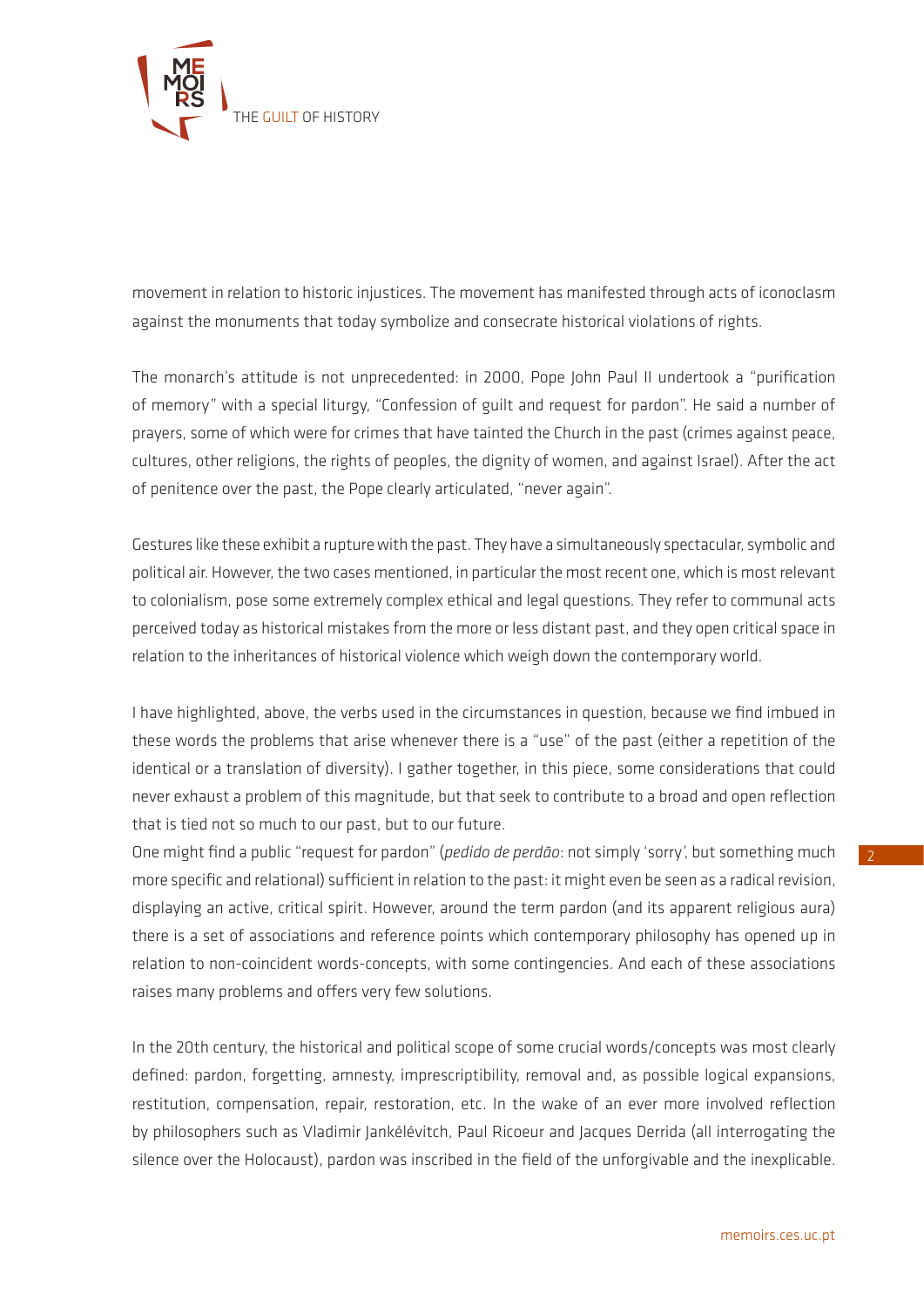

In this sense, and without paradox, being able to pardon is related to impossibility. More recently, in the field of etymology, Ettore Finazzi-Agrò (2018) has shown that the verb 'to pardon' is absent from classical Latin and Greek: this means that it does not belong, as one might initially assume, to the sphere of Christian ethics, where we find, unlike in the vulgate, the verb *dimittere*. The request for pardon therefore suggests conceptual and legal *a priori* of some complexity; one of the verbs used to express an action akin to pardon - to condone (*condoar*), in Old Portuguese – which has left some traces in contemporary Portuguese, is a word wrapped in mystery: the Portuguese for a magic wand is *uma varinha de condão*, which shows the term's exceptionalist and a-historical qualities.

Going beyond the viability or otherwise of pardon, however, a prior problem emerges: in whose name is blame for past, ostensibly unjust, actions taken? Only a pretentiously homogeneous, naïve, disingenuous, and nationalist narrative (without fractures, hiatuses or voids) could suggest that there is an uninterrupted continuity into contemporary life from those who practiced slavery, the inquisition, colonialism, exploitation, and other structural forms of injustice. This is the place of communitarian narratives, but we recognize that such continuities are substantially mythological and deliberately falsified.

On the theological level, vicarious assumptions of guilt evoke the ancient doctrine of traducianism (2nd century AD). According to this doctrine the father's soul is reproduced in the child. Thus, the sins of the father are transmitted to the children. This explained, as St. Augustine observed, the historical transmission of original sin. With the arrival of modernity, the opposite interpretation, creationism, has been fully endorsed. It asserts the uniqueness of the soul given to us by God, and thus the impossibility of passing on blame from one generation to the next. This interpretation is inscribed in the modern development of the notion of individual responsibility.

From a critical point of view, to ask for forgiveness on behalf of ancestors is a complicated move. It attempts to keep the so-called "innocent guilt" active. A guilt that takes us directly to the tragic crux of classic tragedy. Here, the heroes (and *Os Lusíadas*, in terms of the epic, are also a good example of this inheritance of classicism) are innocent because the Gods are responsible for what they do. Innocent guilt therefore arises when an act of violence is committed at the imposition of someone else. This is the paradigm of guilt that is frequently invoked, for example, during wars, when crimes are committed based on orders given by superiors. But after the 20th century, the structure of guilt changed profoundly: Auschwitz's abyss without return, the horror created by an enlightened rationality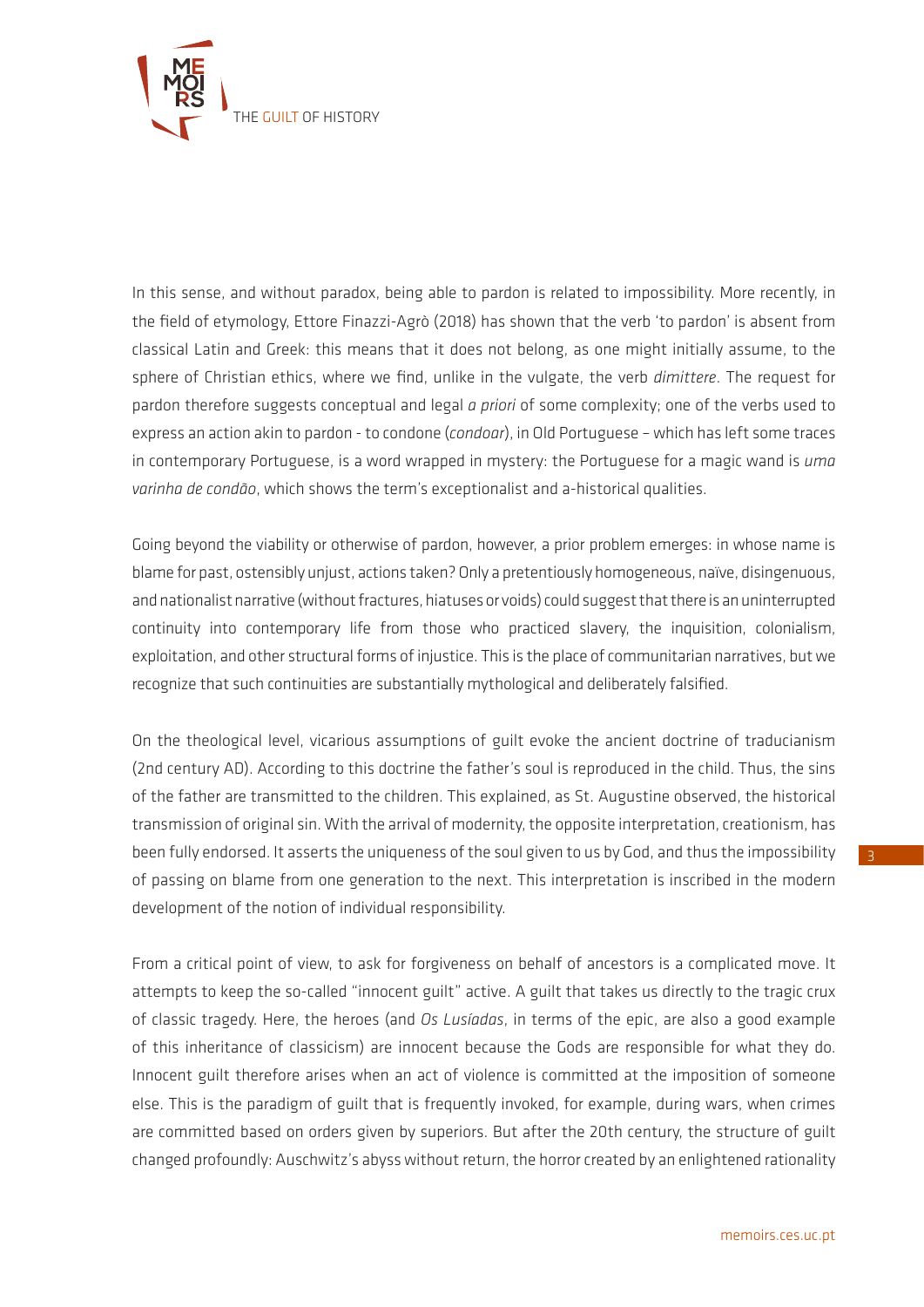

like modern colonialism, prevents the reproduction of tragic guilt and changes the power relations of contemporary ethics through the ultimate conflict between subjective innocence and objective guilt. Taking on guilt for the acts of others in the past, as we have seen here, seems to reactive this innocent guilt. It makes it difficult to apply a contemporary ethics that values individual responsibility, and to apply the new paradigm of guilt that has been shaped in the 20th century.

In addition to its public face and its symbolism, what could an assumption of guilt mean in relation to the crimes of the past? What marks do such acts make in our present consciousness? We cannot respond immediately, and the answer always reveals a boundary that cannot be crossed. At the same time, the question demands that we look diligently for a response. In a recent essay, *Faire justice de l'irréparable. Esclavage colonial et responsabilités contemporaines (2019)*, political philosopher Magali Bessone offers a complex map of the aporias we encounter when we try to assume responsibility for historical acts. The philosopher goes so far as to define a critically active attitude towards the sins of history that goes beyond the constrained sphere of forgiveness. It is an attitude disconnected from a generic request for pardon but linked to a clear, reflective exercise. It is impossible to consider reparations only in terms of the individualistic and retrospective logic of corrective justice. It is necessary to think about structural historical injustice not based on a naive attempt to repair past crimes, which are by definition irreparable, but based on a history that is necessarily beyond forgiveness. However, in the present, a reparative intervention of some kind can nevertheless be articulated within still enduring structures of rights violations.

Slavery has been legally and historically abolished, yet its deforming effects continue to cast their shadows in the present: racism, social discrimination, the holding back and underdevelopment of the "souths" and the peripheries. Responsibility persists, and it is ours, individually ours, here and now, even in the face of the irreparability of the crimes of the past. And it is in the present that an active, living, political memory of injustices must emerge. It must be active in the sense that it cannot be limited to a pseudo-restorative rhetoric. It requires us, now and in the future, to think through the unforgivable mistakes of the past and the inexhaustible guilt of a history that is also, and always, ours.

Translated by Archie Davies

4